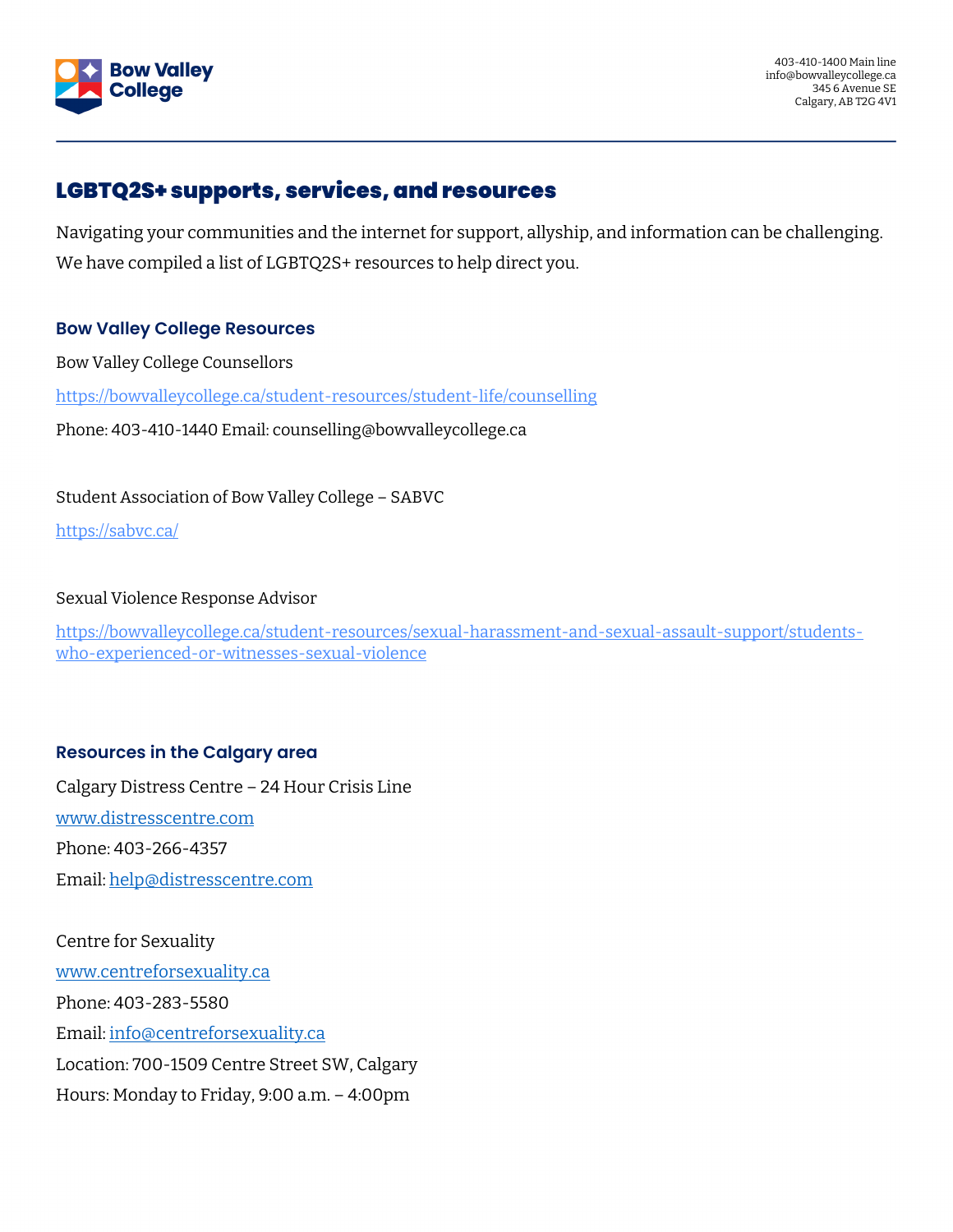

403-410-1400 Main line info@bowvalleycollege.ca 345 6 Avenue SE Calgary, AB T2G 4V1

Skipping Stone – Trans and Gender Diverse Individuals [www.skippingstone.ca](http://www.skippingstone.ca/) Phone: 587-333-4342 Email: [info@skippingstone.ca](mailto:info@skippingstone.ca) Location: 1250-407 2 Street SW – Calgary, AB

The Alex Youth Health Centre – Age 12 to 24 [www.thealex.ca/youth-health-centre/](http://www.thealex.ca/youth-health-centre/) Phone: 403-520-6270 Text: 403-680-9627 Email: [youthinfo@thealex.ca](mailto:youthinfo@thealex.ca) Location: 104-2840 2 Ave SE – Calgary, AB Hours: Monday to Friday, 10:30 a.m. to 5:15 p.m. Booking by appointment only

Centre for Newcomers – LGBTQ+ Newcomer Services <https://www.centrefornewcomers.ca/lgbtq> To make an appointment or receive more information, please email: Boban Stojanovic at [b.stojanovic@centrefornewcomers.ca](mailto:b.stojanovic@centrefornewcomers.ca) or Kelly Erns[t k.ernst@centrefornecomers.ca](mailto:at%C2%A0k.ernst@centrefornecomers.ca%C2%A0)

Unity Mosque – Non-Gender Segregated LGBTQ+ Affirming Juma Circle <https://www.facebook.com/ETJC.CalgaryAlbertaUnityMosque/>

Temple B'nai Tikvah – LGBTQ+ Affirming Reform Jewish Temple [http://templebnaitikvah.org](http://templebnaitikvah.org/) Phone: 403-252-1709 Location: 900-47 Ave SW, Calgary

End of the Rainbow Foundation – Various Peer and Professional Supports for Sexual Orientation & Gender Identity/Expression [https://endoftherainbow.ca/support/](https://endoftherainbow.ca/support/%C2%A0)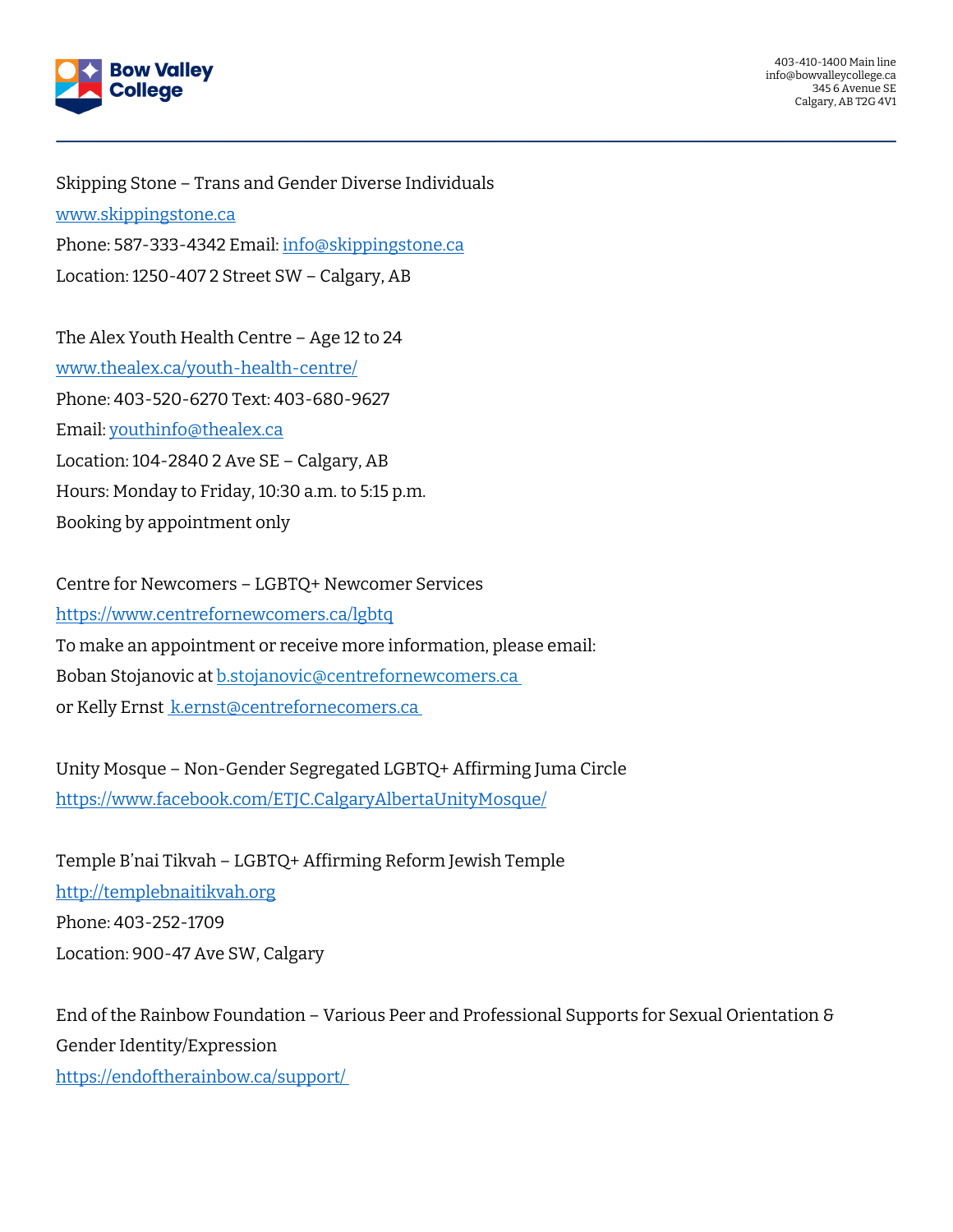

403-410-1400 Main line info@bowvalleycollege.ca 345 6 Avenue SE Calgary, AB T2G 4V1

Calgary Queer History Project – Learn About our Queer History [https://calgarygayhistory.ca](https://calgarygayhistory.ca/)

#### **Resources in Alberta**

Alberta Health Services – LGBTQ2S+/Sexual and Gender Diversity [www.albertahealthservices.ca/info/Page15590.aspx](http://www.albertahealthservices.ca/info/Page15590.aspx) Phone: 811 Health Link – Health Advice 24/7

TESA – Trans Equality Society of Alberta [www.tesaonline.org](http://www.tesaonline.org/) Email: [info@tesaonline.org](mailto:info@tesaonline.org) Facebook: [Trans Equality Society of Alberta](https://www.facebook.com/pages/Trans-Equality-Society-of-Alberta/129747467100473) Twitter: [@TESAonlineorg](https://twitter.com/tesaonlineorg) Location: Edmonton, AB

Alberta LGBTQ+ Chamber of Commerce – Networking for LGBTQ+ Businesses & Professionals [https://www.ab-lgbt.com](https://www.ab-lgbt.com/)

Alberta Civil Liberties Research Centre – LGBT Resources <http://www.aclrc.com/lgbt>

#### **Resources across Canada**

Affirming Connections – LGBTQ+ Affirming Churches <https://affirmingconnections.com/ministrymap>

Trans Lifeline – Telephone Support Run by Trans People for Trans People [https://translifeline.org](https://translifeline.org/) Phone: 1-877-330-6366